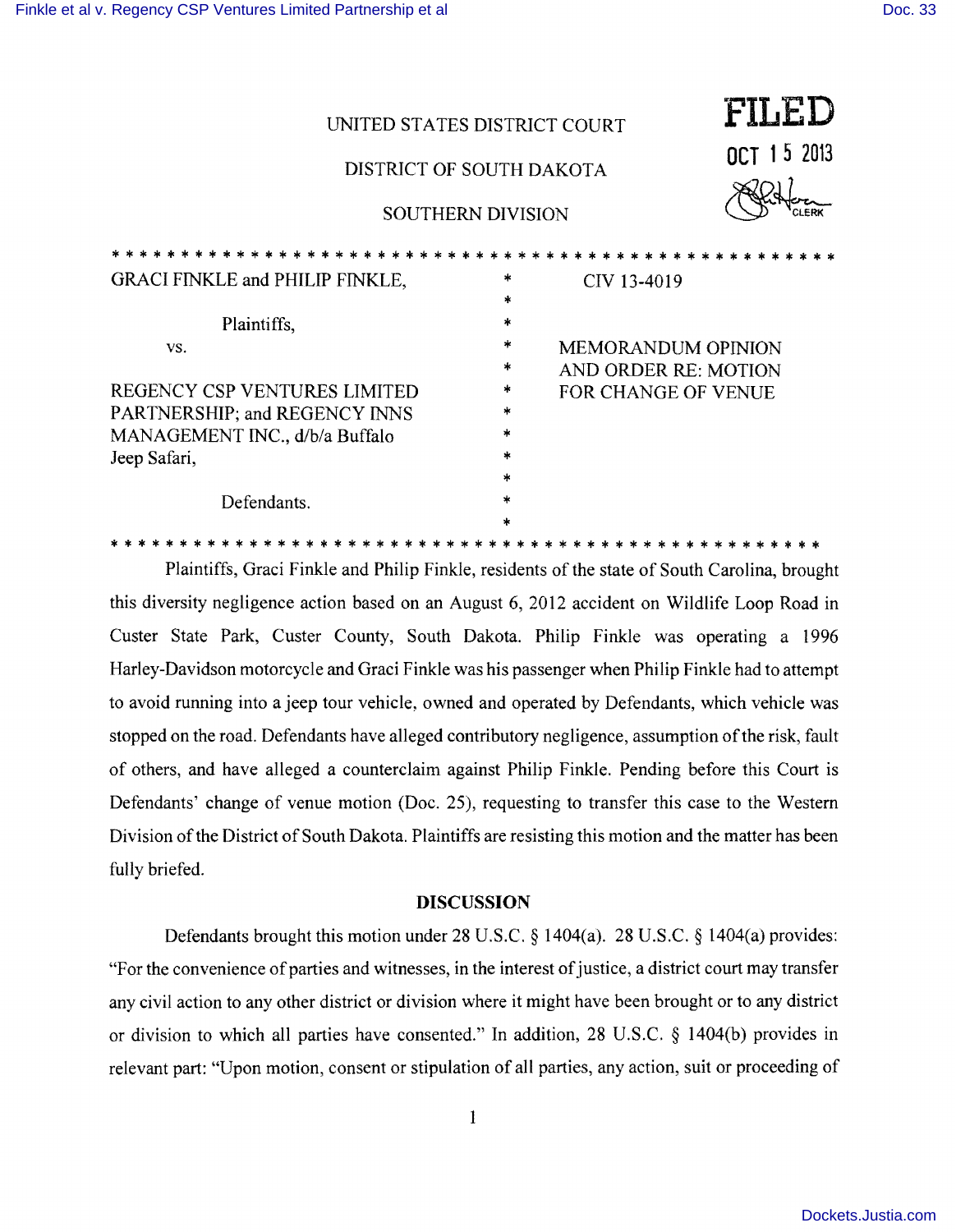a civil nature or any motion or hearing thereof, may be transferred, in the discretion of the court, from the division in which pending to any other division in the same district."

Under 28 U.S.C. § 1404(a), a heavy burden rests with the movant to demonstrate that a case should be transferred, and the movant must demonstrate that the relevant factors weigh strongly in his or her favor. *Austin* v. *Nestle USA, Inc.,* 677 F.Supp.2d 1134,1137 (D. Minn. 2009). The burden is not as heavy, however, when a movant requests an intradistrict transfer pursuant to 28 U.S.C. § 1404(b). These transfers are subject to the same analysis as under 28 U.S.C. § 1404(a), but a less rigorous standard is utilized. *See Archambault* v. *United States,* 2012 WL 6569343 at \*2 (D.S.D. Dec. 17,2012). The Eighth Circuit has noted three factors courts must consider in deciding whether to transfer a case: " $(1)$  the convenience of the parties,  $(2)$  the convenience of the witnesses, and  $(3)$ the interests of justice." *Terra Int'l, Inc.* v. *Mississippi Chern. Corp.,* 119 F.3d 688, 691 (8th Cir.1997). A district court ruling on a motion to transfer must also conduct "a case-by-case evaluation of the particular circumstances at hand and a consideration of all relevant factors." *Id.* Many of the interests of justice considerations, such as conflict of law issues, are not material to an intradistrict transfer.

The convenience of witnesses is "[p]robably the most important factor" to be considered on a motion for change of venue. *See* Charles A. Wright, Arthur R. Miller & Edward H. Cooper, Federal Practice and Procedure: Jurisdiction § 3851 at 264 (1976). The convenience of witnesses who are employees of a corporate party is still considered but is less significant than that of non-party witnesses. *Dakota Truck Underwriters* v. *Annett Holdings, Inc.,* 2006 WL 3391107 at \*2 (D.S.D. Nov. 22, 2006). "In general, federal courts give considerable deference to a plaintiffs choice of forum ...." *Terra Int'!, Inc.* v. *Mississippi Chern. Corp.,* 119 F.3d at 695. The general presumption in favor of a plaintiffs choice of forum, is afforded significantly less deference, however, when the plaintiffs do not reside in the selected forum, or the transaction or underlying facts did not occur in the chosen forum. *Nelson* v. *Soo Line R.R. Co.,* 58 F.Supp.2d 1023, 1027 (D. Minn. 1999).

Defendants contend that because the accident at issue occurred near Custer, South Dakota, and because this case has no substantial relationship to the Southern Division of the District of South Dakota, a change of venue to the Western Division is appropriate. They point out that both Plaintiffs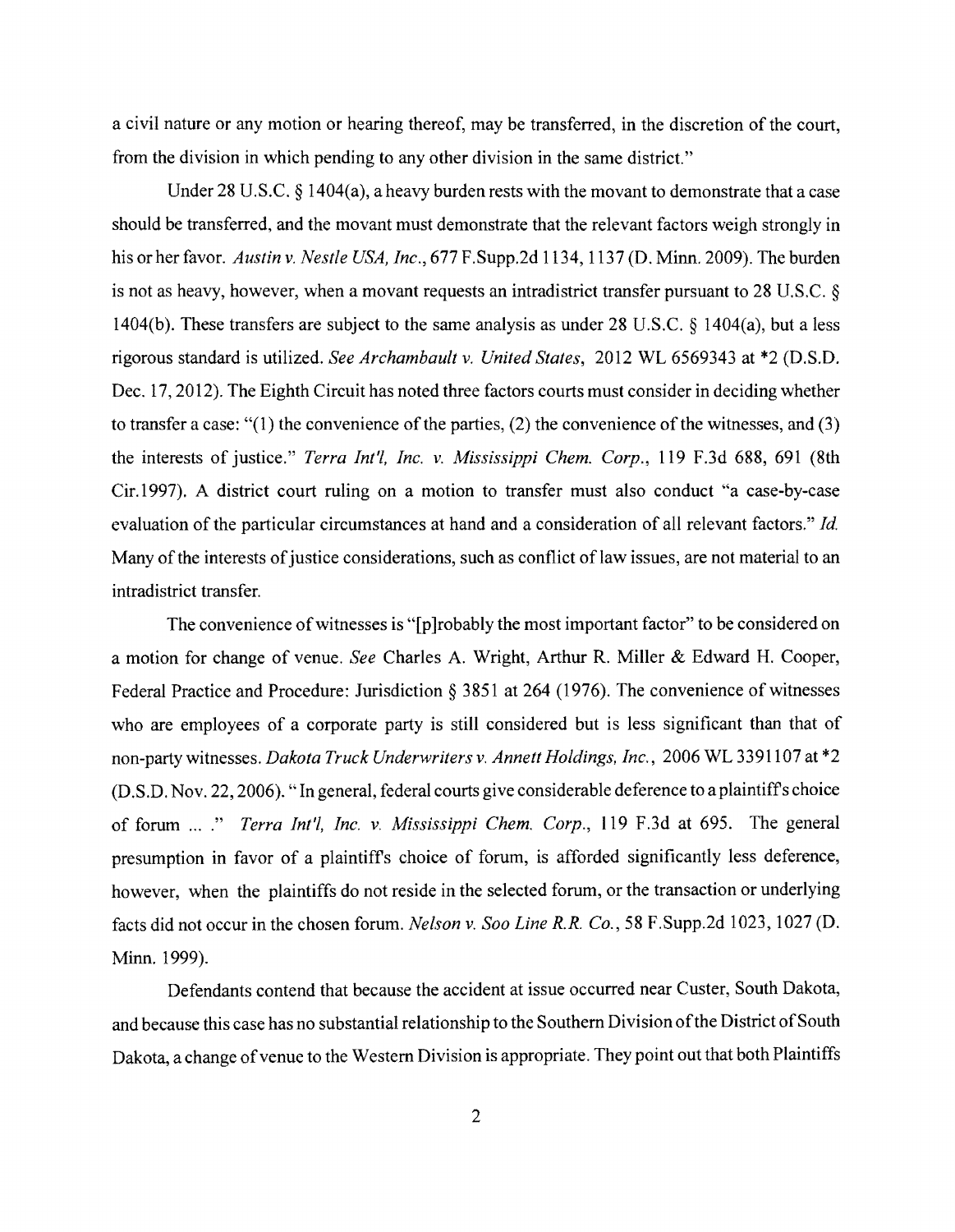live outside of South Dakota and will have to travel to South Dakota regardless of in which division the case is venued. Although Defendants concede that their principal places of business are both in Sioux Falls, they point out that the business activities ofRegency CSP Ventures Limited Partnership primarily take place in Custer. They emphasize that the jeep tour for which the employee of Regency was working at the time of the accident in this case is operated out of Custer State Park, which is located in the Western Division. The Defendants further emphasize that the only Regency employee with first-hand knowledge of the accident resides in the Western Division. Defendants contend that many of the fact witnesses are state employees in Custer State Park and may of the medical personnel witnesses would work in the Western Division. In addition, Defendants point out that Trooper Shann Barrick from the South Dakota Highway Patrol, who investigated the accident, is from Custer County. In addition, Defendants maintain that the out-of-state nonparty witnesses are outside the court's subpoena power.

Plaintiffs contend that the key witnesses in this case are those that were involved in the collision and witnessed the same, and that the driver of the Jeep is the only key witness that resides in the Western Division of South Dakota. Plaintiffs contend the other witnesses referenced by Defendants have only second-hand information. Plaintiffs assert that Defendants' human resources director, who is in charge of safety resides in the Southern Division. The passengers in the Jeep are from Minnesota and the other witnesses to the accident are from Virginia and Missouri. Plaintiffs also point out they have continued the medical treatment of their injuries in South Carolina and that the surgeon who performed an emergency double fusion on Plaintiff Graci Finkle's neck has moved out of South Dakota.

It is unclear from the record how many, if any, of the witnesses outside the court's subpoena power will appear voluntarily. Because this is an intradistrict request for transfer, the difference in distance from one location to the other is not extraordinary. Defendants' arguments that the Western Division is more conducive to a jury viewing and that "a jury selected from the Southern Division is less likely to be familiar with the nature and customs of this particular stretch of road" where the accident occurred are not persuasive to the Court. Jury viewings are highly discretionary with the trial court and often disallowed because they are inconvenient, time-consuming and cumulative of photographic evidence and trial testimony. *See United States* v. *Scroggins,* 648 F.3d 873, 874-875